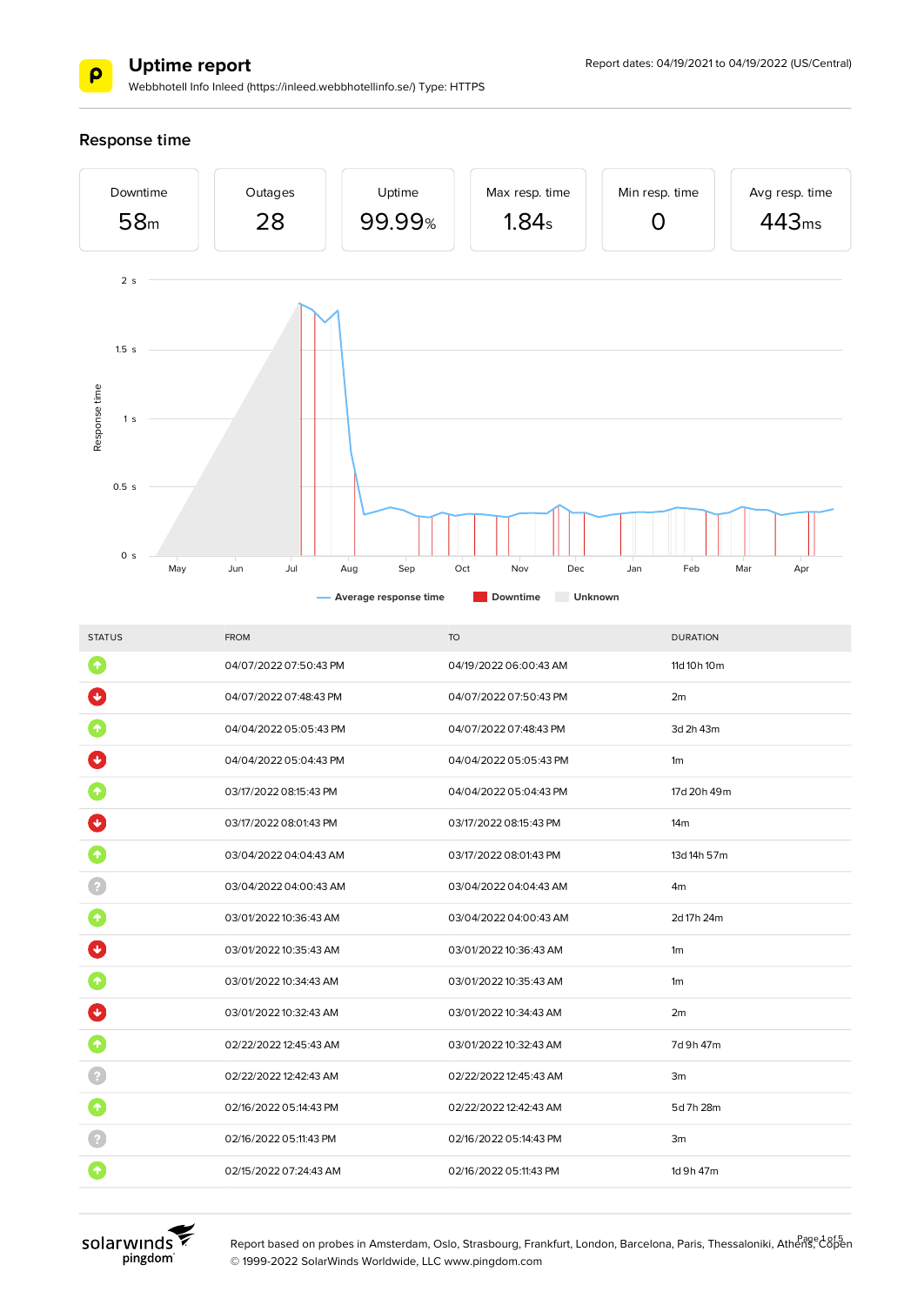

Webbhotell Info Inleed (https://inleed.webbhotellinfo.se/) Type: HTTPS

| <b>STATUS</b>       | <b>FROM</b>            | <b>TO</b>              | <b>DURATION</b> |
|---------------------|------------------------|------------------------|-----------------|
| $\ddot{\mathbf{v}}$ | 02/15/2022 07:18:43 AM | 02/15/2022 07:24:43 AM | 6m              |
| 个                   | 02/08/2022 03:18:43 PM | 02/15/2022 07:18:43 AM | 6d16h           |
|                     | 02/08/2022 03:17:43 PM | 02/08/2022 03:18:43 PM | 1 <sub>m</sub>  |
|                     | 01/28/2022 12:46:43 AM | 02/08/2022 03:17:43 PM | 11d 14h 31m     |
|                     | 01/28/2022 12:43:43 AM | 01/28/2022 12:46:43 AM | 3m              |
|                     | 01/23/2022 10:38:43 AM | 01/28/2022 12:43:43 AM | 4d 14h 5m       |
|                     | 01/23/2022 10:35:43 AM | 01/23/2022 10:38:43 AM | 3m              |
|                     | 01/20/2022 06:14:43 PM | 01/23/2022 10:35:43 AM | 2d 16h 21m      |
|                     | 01/20/2022 06:11:43 PM | 01/20/2022 06:14:43 PM | 3m              |
| ↑                   | 01/20/2022 05:53:43 PM | 01/20/2022 06:11:43 PM | 18 <sub>m</sub> |
|                     | 01/20/2022 05:50:43 PM | 01/20/2022 05:53:43 PM | 3m              |
| 个                   | 01/19/2022 02:49:43 PM | 01/20/2022 05:50:43 PM | 1d 3h 1m        |
|                     | 01/19/2022 02:46:43 PM | 01/19/2022 02:49:43 PM | 3m              |
|                     | 01/19/2022 02:43:43 PM | 01/19/2022 02:46:43 PM | 3m              |
|                     | 01/19/2022 02:40:43 PM | 01/19/2022 02:43:43 PM | 3m              |
|                     | 01/19/2022 02:39:43 PM | 01/19/2022 02:40:43 PM | 1 <sub>m</sub>  |
|                     | 01/19/2022 02:36:43 PM | 01/19/2022 02:39:43 PM | 3m              |
|                     | 01/19/2022 02:33:43 PM | 01/19/2022 02:36:43 PM | 3m              |
|                     | 01/19/2022 02:30:43 PM | 01/19/2022 02:33:43 PM | 3m              |
|                     | 01/19/2022 02:29:43 PM | 01/19/2022 02:30:43 PM | 1m              |
|                     | 01/19/2022 02:26:43 PM | 01/19/2022 02:29:43 PM | 3m              |
|                     | 01/19/2022 09:37:43 AM | 01/19/2022 02:26:43 PM | 4h 49m          |
|                     | 01/19/2022 09:34:43 AM | 01/19/2022 09:37:43 AM | 3m              |
| $\blacklozenge$     | 01/11/2022 03:46:43 AM | 01/19/2022 09:34:43 AM | 8d 5h 48m       |
| $\Omega$            | 01/11/2022 03:43:43 AM | 01/11/2022 03:46:43 AM | 3m              |
| 0                   | 01/11/2022 03:41:43 AM | 01/11/2022 03:43:43 AM | 2m              |
|                     | 01/11/2022 03:38:43 AM | 01/11/2022 03:41:43 AM | 3m              |
| $\bullet$           | 01/11/2022 03:36:43 AM | 01/11/2022 03:38:43 AM | 2m              |
|                     | 01/11/2022 03:33:43 AM | 01/11/2022 03:36:43 AM | 3m              |
| 0                   | 01/01/2022 08:25:43 PM | 01/11/2022 03:33:43 AM | 9d 7h 8m        |
|                     | 01/01/2022 08:22:43 PM | 01/01/2022 08:25:43 PM | 3m              |
| $\blacklozenge$     | 01/01/2022 08:20:43 PM | 01/01/2022 08:22:43 PM | 2m              |



Report based on probes in Amsterdam, Oslo, Strasbourg, Frankfurt, London, Barcelona, Paris, Thessaloniki, Athens, C8pen © 1999-2022 SolarWinds Worldwide, LLC www.pingdom.com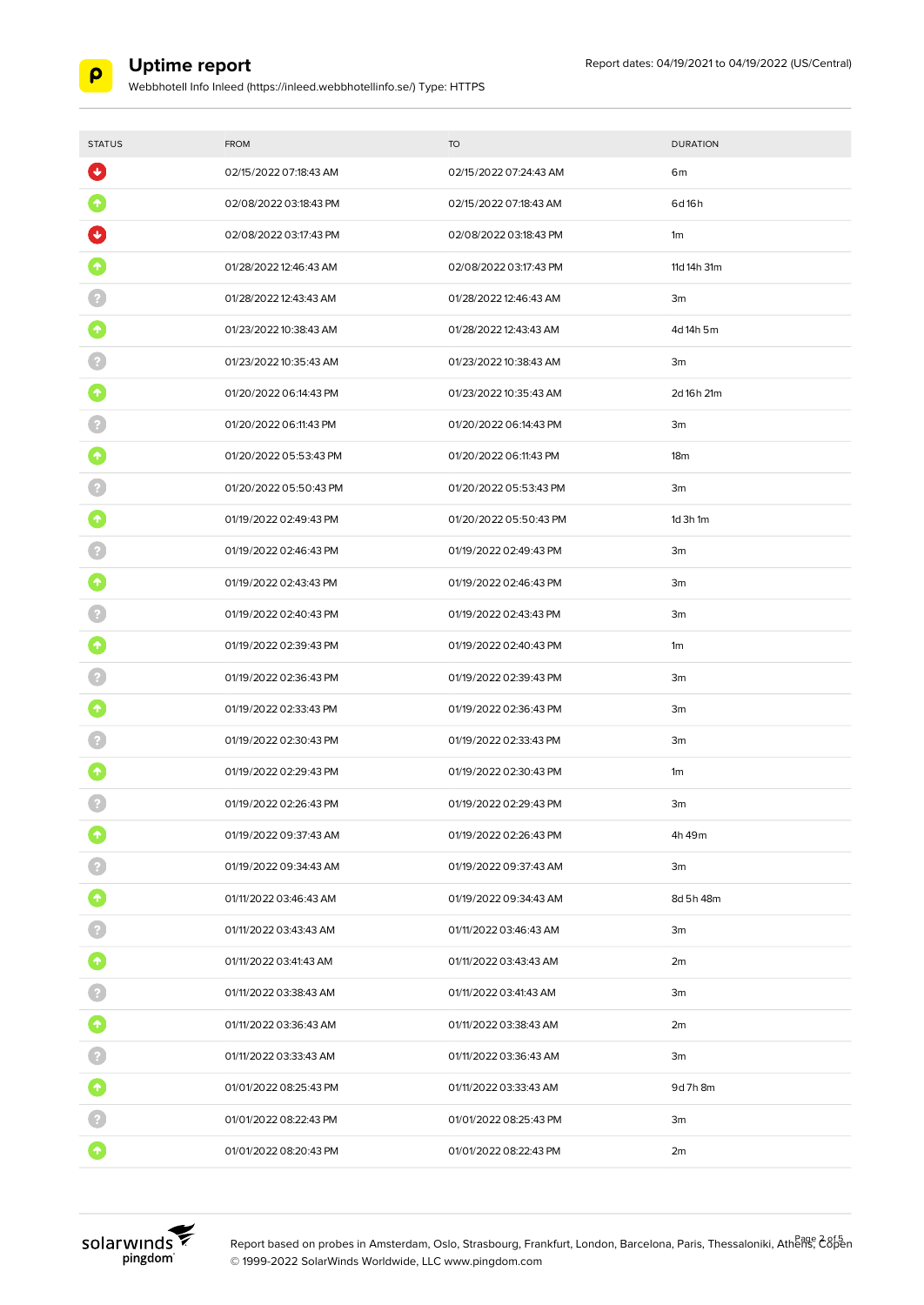

Webbhotell Info Inleed (https://inleed.webbhotellinfo.se/) Type: HTTPS

| <b>STATUS</b> | <b>FROM</b>            | <b>TO</b>              | <b>DURATION</b> |
|---------------|------------------------|------------------------|-----------------|
|               | 01/01/2022 08:12:43 PM | 01/01/2022 08:20:43 PM | 8m              |
|               | 01/01/2022 08:10:43 PM | 01/01/2022 08:12:43 PM | 2m              |
|               | 01/01/2022 08:02:43 PM | 01/01/2022 08:10:43 PM | 8m              |
|               | 01/01/2022 08:00:43 PM | 01/01/2022 08:02:43 PM | 2m              |
|               | 01/01/2022 07:52:43 PM | 01/01/2022 08:00:43 PM | 8m              |
|               | 01/01/2022 07:50:43 PM | 01/01/2022 07:52:43 PM | 2m              |
|               | 01/01/2022 07:42:43 PM | 01/01/2022 07:50:43 PM | 8m              |
|               | 01/01/2022 07:40:43 PM | 01/01/2022 07:42:43 PM | 2m              |
|               | 01/01/2022 07:32:43 PM | 01/01/2022 07:40:43 PM | 8m              |
|               | 01/01/2022 07:30:43 PM | 01/01/2022 07:32:43 PM | 2m              |
|               | 01/01/2022 07:22:43 PM | 01/01/2022 07:30:43 PM | 8m              |
|               | 01/01/2022 07:20:43 PM | 01/01/2022 07:22:43 PM | 2m              |
|               | 01/01/2022 07:12:43 PM | 01/01/2022 07:20:43 PM | 8m              |
|               | 01/01/2022 07:10:43 PM | 01/01/2022 07:12:43 PM | 2m              |
|               | 01/01/2022 07:02:43 PM | 01/01/2022 07:10:43 PM | 8m              |
|               | 01/01/2022 07:00:43 PM | 01/01/2022 07:02:43 PM | 2m              |
|               | 01/01/2022 06:52:43 PM | 01/01/2022 07:00:43 PM | 8m              |
|               | 01/01/2022 06:50:43 PM | 01/01/2022 06:52:43 PM | 2m              |
|               | 01/01/2022 06:42:43 PM | 01/01/2022 06:50:43 PM | 8m              |
|               | 01/01/2022 06:40:43 PM | 01/01/2022 06:42:43 PM | 2m              |
|               | 01/01/2022 06:32:43 PM | 01/01/2022 06:40:43 PM | 8m              |
|               | 01/01/2022 06:30:43 PM | 01/01/2022 06:32:43 PM | 2m              |
|               | 01/01/2022 06:22:43 PM | 01/01/2022 06:30:43 PM | 8m              |
| 0             | 01/01/2022 06:20:43 PM | 01/01/2022 06:22:43 PM | 2m              |
| $\Omega$      | 01/01/2022 06:12:43 PM | 01/01/2022 06:20:43 PM | 8m              |
| 0             | 01/01/2022 03:08:43 PM | 01/01/2022 06:12:43 PM | $3h$ 4 $m$      |
|               | 01/01/2022 03:05:43 PM | 01/01/2022 03:08:43 PM | 3m              |
| 0             | 12/31/2021 12:14:43 PM | 01/01/2022 03:05:43 PM | 1d 2h 51m       |
|               | 12/31/2021 12:11:43 PM | 12/31/2021 12:14:43 PM | 3m              |
| O             | 12/31/2021 12:08:43 PM | 12/31/2021 12:11:43 PM | 3m              |
|               | 12/31/2021 12:05:43 PM | 12/31/2021 12:08:43 PM | 3m              |
| $\bullet$     | 12/24/2021 06:43:43 PM | 12/31/2021 12:05:43 PM | 6d 17h 22m      |



Report based on probes in Amsterdam, Oslo, Strasbourg, Frankfurt, London, Barcelona, Paris, Thessaloniki, Athenge 28f5 © 1999-2022 SolarWinds Worldwide, LLC www.pingdom.com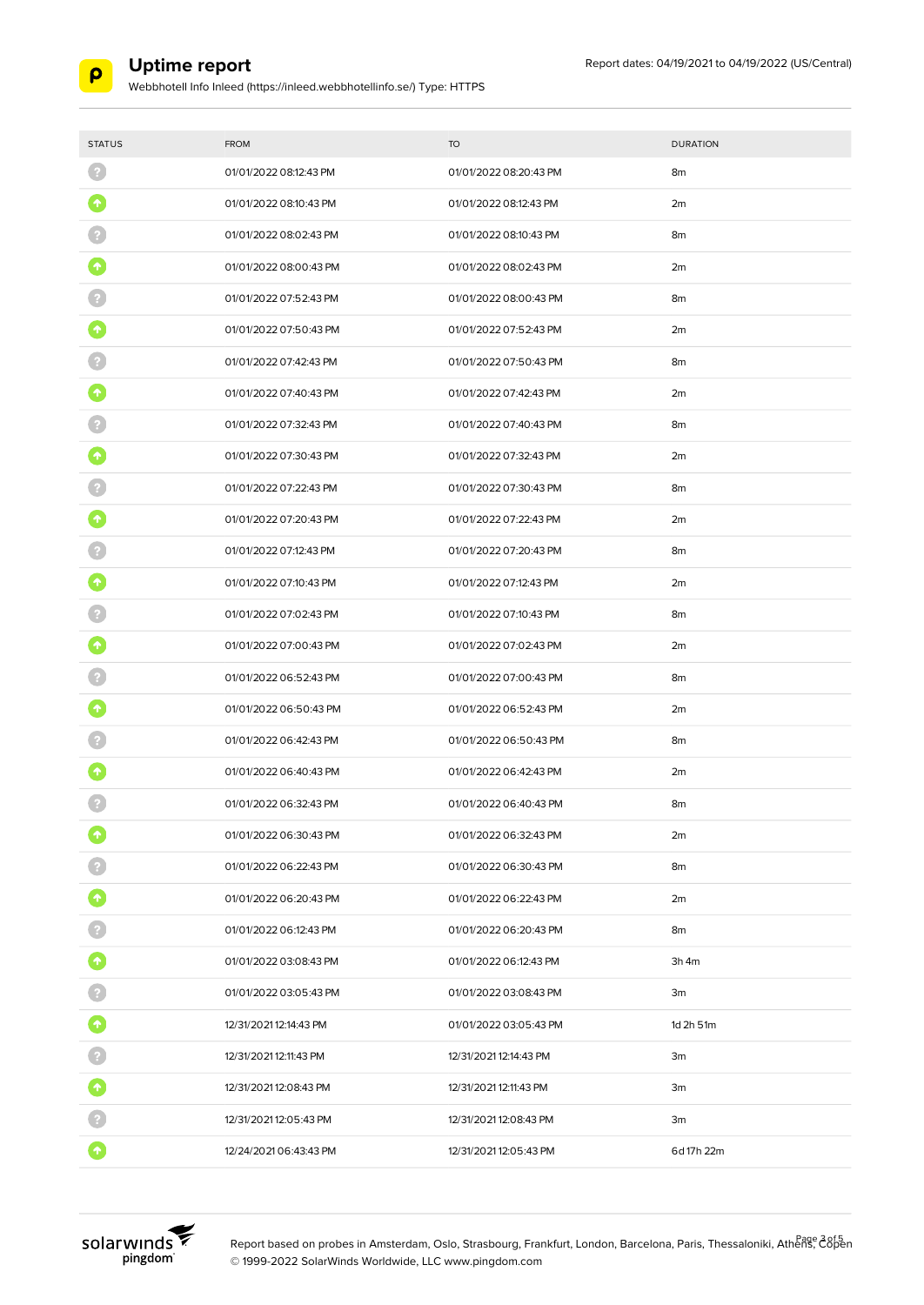

Webbhotell Info Inleed (https://inleed.webbhotellinfo.se/) Type: HTTPS

| <b>STATUS</b>           | <b>FROM</b>            | <b>TO</b>              | <b>DURATION</b>    |
|-------------------------|------------------------|------------------------|--------------------|
| $\ddot{\phantom{1}}$    | 12/24/2021 06:42:43 PM | 12/24/2021 06:43:43 PM | 1 <sub>m</sub>     |
| $\boldsymbol{\Uparrow}$ | 12/05/2021 07:15:43 AM | 12/24/2021 06:42:43 PM | 19d 11h 27m        |
|                         | 12/05/2021 07:14:43 AM | 12/05/2021 07:15:43 AM | 1 <sub>m</sub>     |
|                         | 11/27/2021 09:01:43 AM | 12/05/2021 07:14:43 AM | 7d 22h 13m         |
|                         | 11/27/2021 09:00:43 AM | 11/27/2021 09:01:43 AM | 1 <sub>m</sub>     |
|                         | 11/27/2021 08:21:43 AM | 11/27/2021 09:00:43 AM | 39m                |
|                         | 11/27/2021 08:20:43 AM | 11/27/2021 08:21:43 AM | 1 <sub>m</sub>     |
|                         | 11/27/2021 04:31:43 AM | 11/27/2021 08:20:43 AM | 3h 49m             |
|                         | 11/27/2021 04:30:43 AM | 11/27/2021 04:31:43 AM | 1 <sub>m</sub>     |
|                         | 11/27/2021 12:11:43 AM | 11/27/2021 04:30:43 AM | 4h 19 <sub>m</sub> |
|                         | 11/27/2021 12:09:43 AM | 11/27/2021 12:11:43 AM | 2m                 |
|                         | 11/21/2021 12:09:43 PM | 11/27/2021 12:09:43 AM | 5d 12h             |
|                         | 11/21/2021 12:08:43 PM | 11/21/2021 12:09:43 PM | 1m                 |
|                         | 11/21/2021 08:22:43 AM | 11/21/2021 12:08:43 PM | 3h 46m             |
|                         | 11/21/2021 08:20:43 AM | 11/21/2021 08:22:43 AM | 2m                 |
|                         | 11/18/2021 05:03:43 PM | 11/21/2021 08:20:43 AM | 2d 15h 17m         |
|                         | 11/18/2021 05:01:43 PM | 11/18/2021 05:03:43 PM | 2m                 |
|                         | 11/08/2021 07:32:43 PM | 11/18/2021 05:01:43 PM | 9d 21h 29m         |
|                         | 11/08/2021 07:29:43 PM | 11/08/2021 07:32:43 PM | 3m                 |
|                         | 10/25/2021 05:13:43 PM | 11/08/2021 07:29:43 PM | 14d 3h 16m         |
| ◆                       | 10/25/2021 05:11:43 PM | 10/25/2021 05:13:43 PM | 2m                 |
|                         | 10/19/2021 06:46:43 AM | 10/25/2021 05:11:43 PM | 6d 10h 25m         |
| $\bigtriangledown$      | 10/19/2021 06:44:43 AM | 10/19/2021 06:46:43 AM | 2m                 |
| $\bullet$               | 10/19/2021 06:01:43 AM | 10/19/2021 06:44:43 AM | 43m                |
| 0                       | 10/19/2021 05:59:43 AM | 10/19/2021 06:01:43 AM | 2m                 |
| 0                       | 10/19/2021 05:46:43 AM | 10/19/2021 05:59:43 AM | 13 <sub>m</sub>    |
| U                       | 10/19/2021 05:42:43 AM | 10/19/2021 05:46:43 AM | 4m                 |
| $\bullet$               | 10/07/2021 11:15:43 AM | 10/19/2021 05:42:43 AM | 11d 18h 27m        |
| $\bullet$               | 10/07/2021 11:14:43 AM | 10/07/2021 11:15:43 AM | 1m                 |
| $\bullet$               | 10/07/2021 10:55:43 AM | 10/07/2021 11:14:43 AM | 19 <sub>m</sub>    |
| O                       | 10/07/2021 10:54:43 AM | 10/07/2021 10:55:43 AM | 1m                 |
| $\blacklozenge$         | 09/28/2021 09:15:43 AM | 10/07/2021 10:54:43 AM | 9d 1h 39m          |



Report based on probes in Amsterdam, Oslo, Strasbourg, Frankfurt, London, Barcelona, Paris, Thessaloniki, Athenge A8f5 © 1999-2022 SolarWinds Worldwide, LLC www.pingdom.com